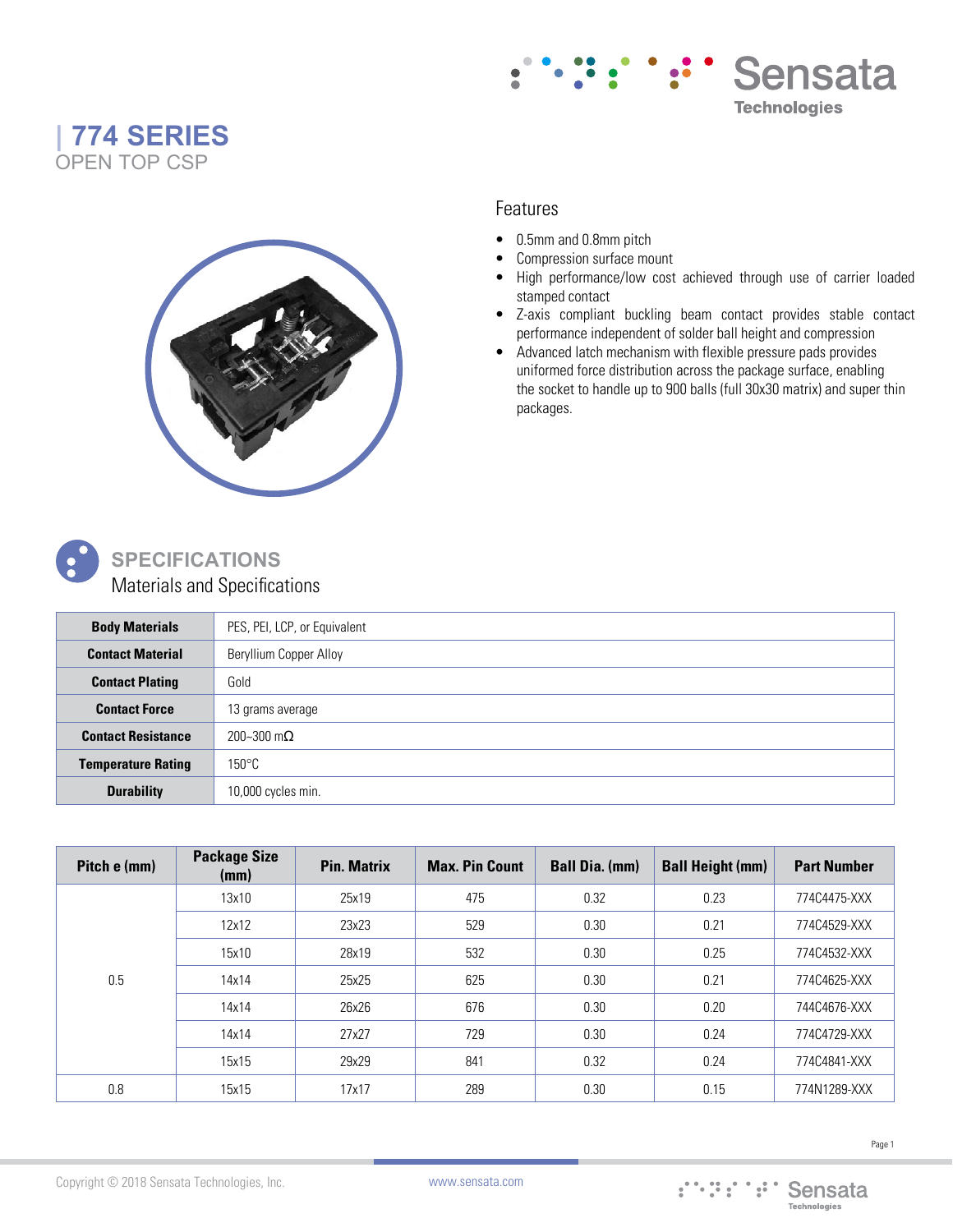







Copyright © 2018 Sensata Technologies, Inc.

Page 2